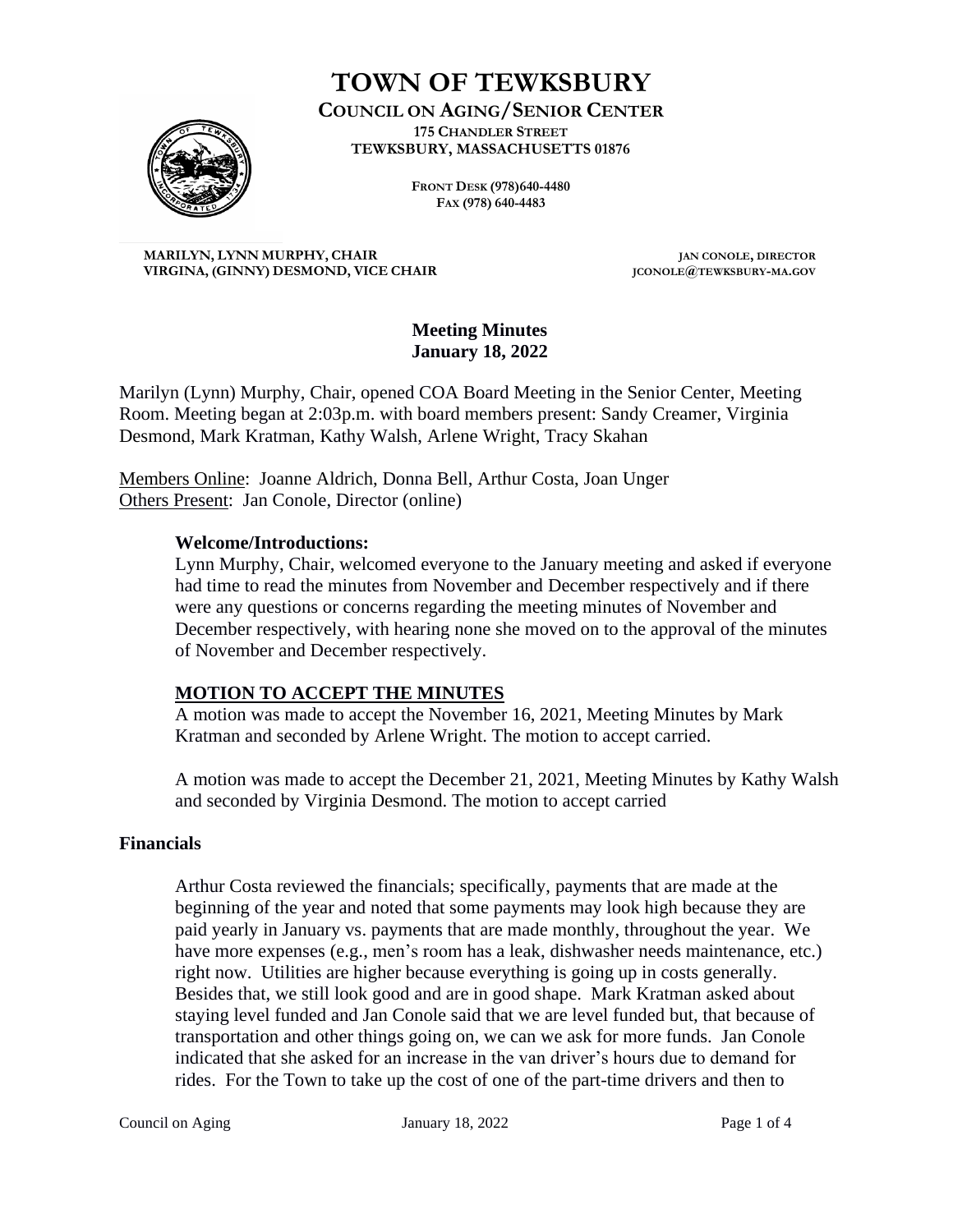increase the other drivers to 25-hours a week from 19-hours so she can have a Transportation Coordinator. Right now payments are done through grants. Mark Kratman asked if the Board should ask for this additional funding. Jan Conole submitted the budget to the town manager to review and she did include statistics from pre and post pandemic to show the differences to indicate and support that the need now is different. Mark Kratman asked if she needed support from the Board for that. Jan Conole said that Richard tries to reasonably make their requests happen. Jan Conole is meeting with Richard Monday and will bring up the need for the Transportation Coordinator and additional driver's hours. Lynn Murphy asked if she wanted us present in the meeting. Jan Conole will check. We can make a recommendation to support the Transportation Coordinator position and additional driver's hours.

# **MOTION IN SUPPORT OF THE TRANSPORTATION COORDINATOR POSITION AND ADDITIONAL DRIVER'S HOURS**

A motion was made in support of the Transportation Coordinator position and additional driver's hours, by Virginia Desmond and seconded by Kathy Walsh. The motion to accept carried.

# **MOTION TO ACCEPT THE FINANCIALS FOR DECEMBER AND JANUARY:**

A motion was made to accept the Financials for December by Virginia Desmond and seconded by Mark Kratman. The motion carried.

A motion was made to accept the Financials for January by Mark Kratman and seconded by Kathy Walsh. The motion carried.

#### **Announcements**

Jan Conole went over her director's report. They are here today fixing the boiler and replacing the broken part. She noted that a second boiler alarm went off today.

Mark Kratman said they every February we seem to have a storm and outages and asked whether we are an emergency shelter. We have been used as an emergency shelter when Nicole was director. She had opened it up during the day. Jan Conole said that in ten years, they've only opened one time, but that she can open the center within 30 minutes or so and that the fire department can also open the building as well in an emergency. Virginia Desmond said that there is an overall plan for sheltering in place (e.g., sick people would have to be screened and put in a separate area - that they would not be in the general area, etc.). Mark Kratman asked if Jan Conole could have the BOH think about it in advance to anything possibly happening and come up with a plan. It was noted that we have beds, dog crates, etc. in the basement of the building. Jan Conole can put something together with fire, police, etc.

Lynn Murphy asked if Jan Conole needed help with the clinic and Jan Conole said that only 36 people signed up for now. Jan Conole indicated that was a manageable number but will let her know if they need help. We are using Letourneau's Pharmacy in Andover.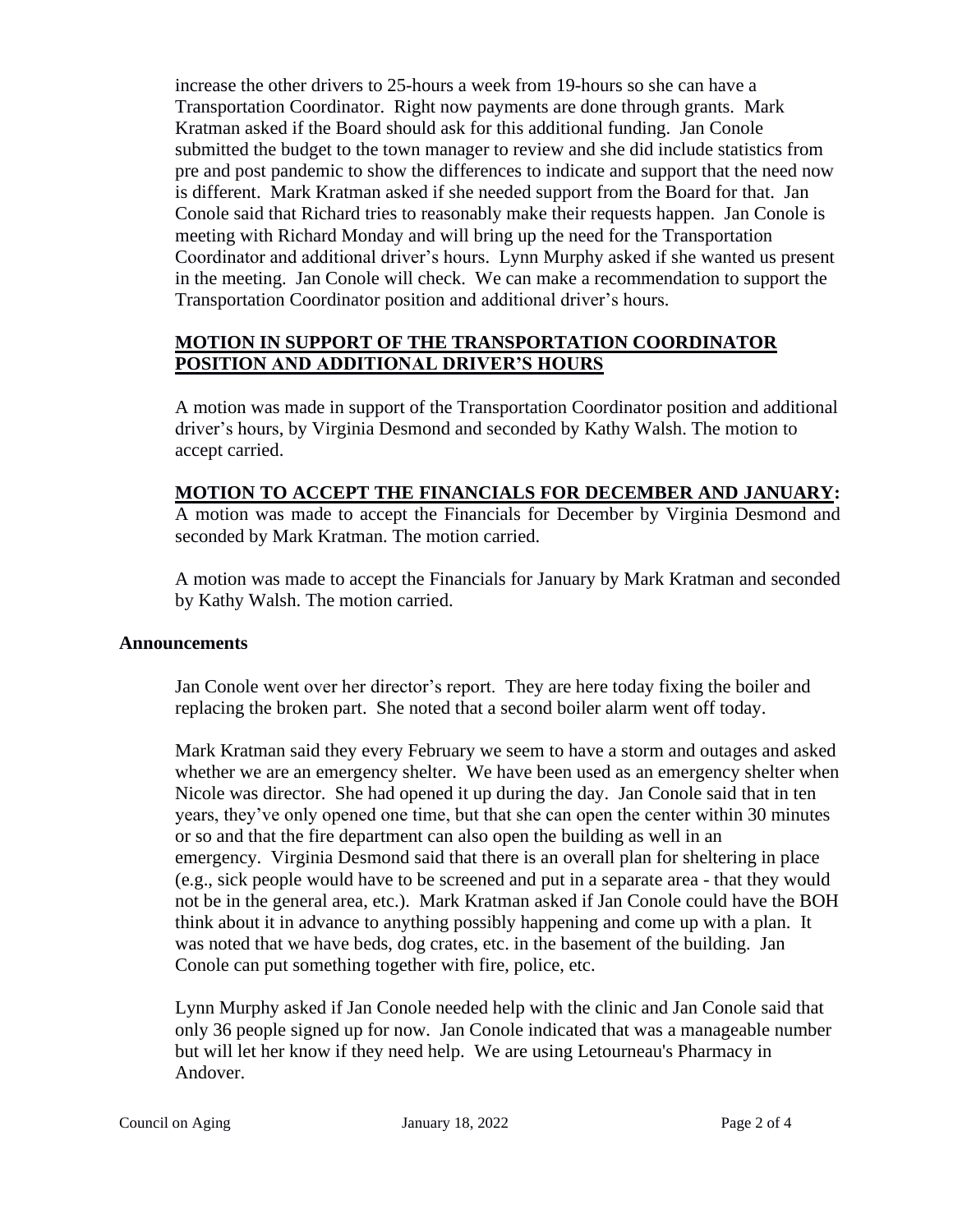Virginia Desmond asked if we put the valentine's event was put out to the schools. Kathy Walsh noted that it might be during school time.

Mark Kratman asked about the food for the virtual tours and said that we could likely get the food donated. We get 12 virtual tours and you can schedule at any date/time. We originally put in for 25 people but then reduced it to 15 people to save costs. Cost is \$1510 for the 15 people and 25 people is \$2500. Jan Conole said they will offer the virtual tour programs similar to the grab and go's; first 15 people to sign up will get to participate. We chose the tour that didn't provide the food because it gave us more flexibility because you can participate from home.

# Director's Report- COA Board Meeting

#### **1. Building Updates**

- **a.** The boiler has been fixed and the fix seems to be working to keep the system from going into alarm mode.
- **b.** The electrical work has been done and the parking lots are on a timer as they had stopped working through the panel.
- **c.** A leak was discovered in the men's room on Thursday of last week. Vinny has come over to look at it and we will hopefully have that repaired soon.

#### **2. Events/Outreach**

- **a.** Lynn, Ginny and I have been speaking each week regarding the status of keeping the center open. We all agree that it is vital to the seniors who come to the center to participate that we keep the doors open. We are not having Zingo until Feb 1<sup>st</sup>, which is in line with what the Elks is doing. There will beno DJ dance or Silvertones dance in January.
- **b.** The Tewksbury BOH and the COA worked to use a vial of Moderna vaccine that was left from the December clinic we held in which we gave 119 people a booster. We gave 18 boosters out of that vial on January 13.
- **c.** We scheduled a booster clinic on 12/29 at which we vaccinated 112individualsin the community. I have another booster clinic scheduled for 1/26.
- **d.** We are having a Rainbow Social event on 2/17 for a Valentine's day celebration. Christina is workingwith AgeSpan to hold this event and there will be food provided.
- **e.** We continue to work with AgeSpan to run our Grab and Go lunch program. Our January Grab N Go is being held on 1/26/22. Kathy and Ken Walsh have been very helpful at these Grab and Go lunches and will be helping again at the January event. Our February event is being held onthe 23rd.
- **f.** The Cultural Council did approve our two grant requests for the virtual travel subscription and the third shuffleboard court. Diane is working on getting the virtual tours started and the purchase of the third shuffleboard court.
- **g.** Christina and Rebecca are working on Outreach and we are meeting this week to go over more areas we can address.
- **h.** The waitlist for tax appointments has started being compiled. Patty Sasso and I have been taking